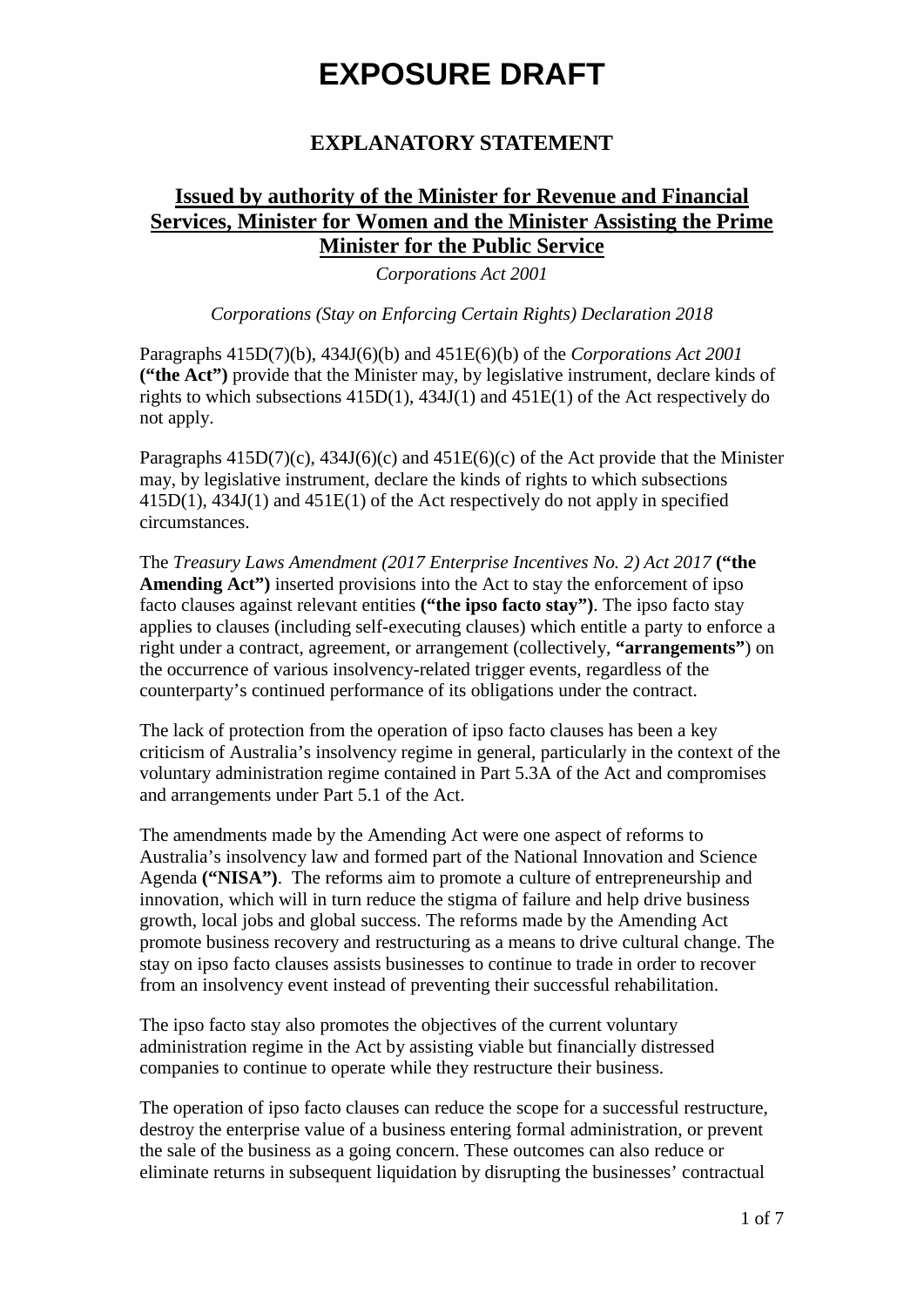arrangements and destroying goodwill, potentially prejudicing other creditors and defeating the purpose of a voluntary administration.

The ability of a business' suppliers, customers or other creditors to terminate a contract solely due to the financial position of the company, or the commencement of a formal restructure, increases uncertainty for the potential investor and makes the business a less attractive investment opportunity. As a result, the operation of ipso facto clauses may deter such investment, or reduce the price a potential investor is willing to pay for a business.

As a result of the amendments made by the Amending Act, certain rights that amend or terminate an arrangement will not be enforceable and are stayed where a company enters a scheme of arrangement, appoints a managing controller or has come under voluntary administration, except in limited circumstances.

The amendments made by the Amending Act include a provision that allows the Minister to declare kinds of rights that will not be subject to the ipso facto stay. Similarly, the amendments made by the Amending Act allow regulations to prescribe the kinds of arrangements where the rights contained in those arrangements will not be subject to the ipso facto stay. This reflects the fact that there are a variety of situations where staying the operation of ipso facto clauses is either unnecessary or undesirable. For example, the ipso facto stay should not apply to certain kinds of arrangements where:

- arrangements are required or contemplated by Australia's laws or where international obligations would be disturbed;
- markets have evolved to depend on established systems and expectations, and the ipso facto stay would significantly disrupt those markets;
- sophisticated counterparties traditionally negotiate their own arrangements in relation to complex transactions or complex financial products and the ipso facto stay would undermine those arrangements;
- the ipso facto stay would lead to unintended consequences or would severely disadvantage some contracting parties;
- parties have already entered into arrangements to attempt to alleviate a business' financial stress and staying ipso facto clauses would undermine or significantly change the terms of those arrangements; or
- the operation of an ipso facto clause is inherent to the operation of a contract and staying it would lead to a perverse outcome.

Submissions received in a public consultation, which took place during the development of the Amending Act, proposed the kinds of rights which should be excluded from the operation of the ipso facto stay. These submissions were taken into account in developing the *Corporations (Stay on Enforcing Certain Rights) Declaration 2018* **("the Declaration")**. Further submissions were received in targeted consultations which also took place during the development of the Declaration.

The Declaration will commence on 1 July 2018 and apply from that date.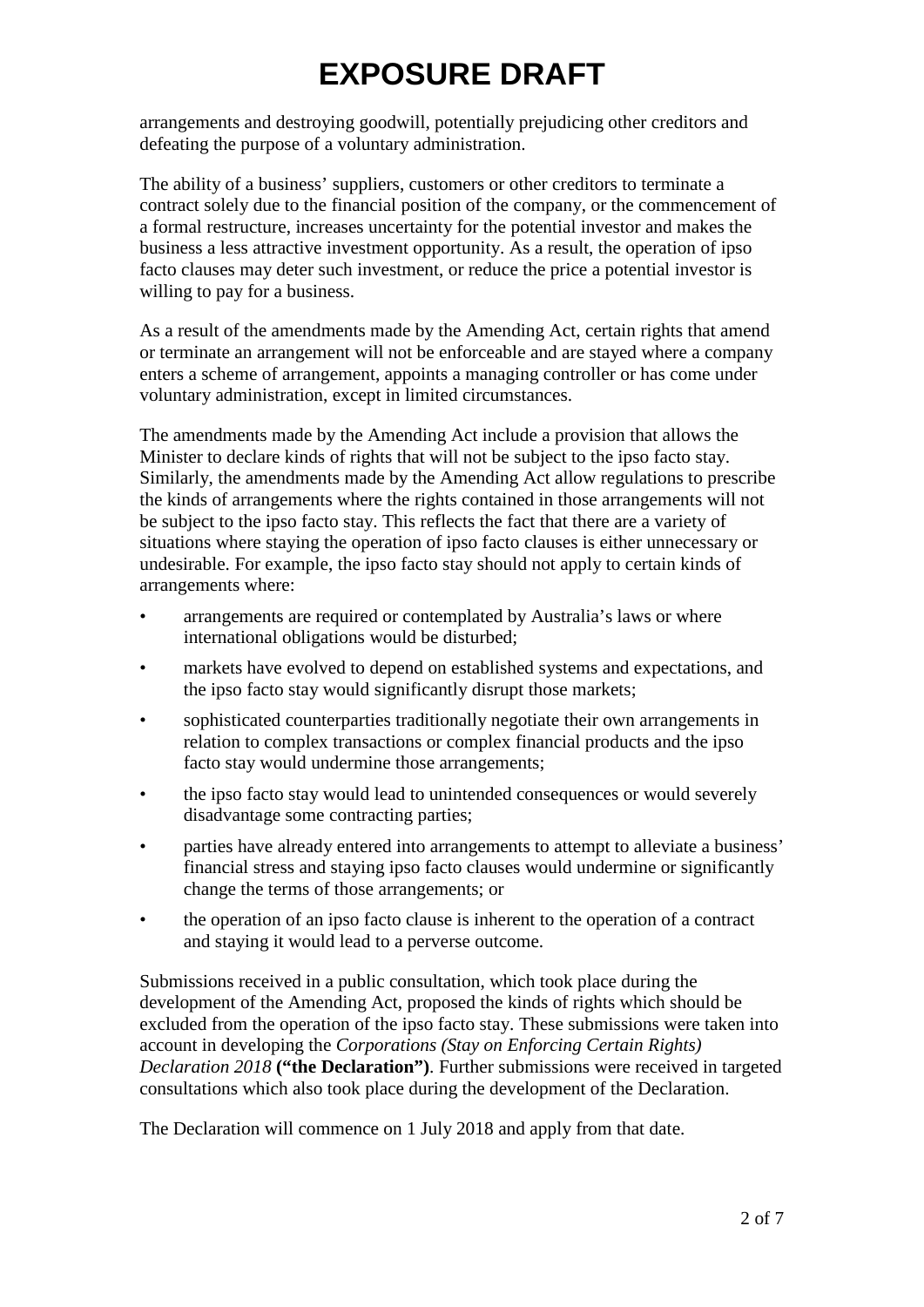### **ATTACHMENT A**

#### **Explanation of provisions**

#### **Sections 1, 2, 3 and 4—Machinery provisions**

Sections 1 to 4 of the *Corporations (Stay on Enforcing Certain Rights) Declaration 2018* **("the Declaration")** are machinery provisions setting out:

- the name of the Declaration:
- the day the Declaration commenced;
- the authority for making the Declaration; and
- definitions to assist with interpreting the Declaration.

#### **Section 5—Declaration of the kinds of rights**

Section 5 contains the operative provisions that declare the kinds of rights to which the stay on the enforcement of ipso facto clauses against relevant entities **("the ipso facto stay")** is not to apply.

- Subsection  $5(1)$  declares the kinds of rights to which subsection  $415D(1)$  of the *Corporations Act 2001* **("the Act")** does not apply.
- Subsection 5(2) declares the kinds of rights to which subsection 434J(1) of the Act does not apply.
- Subsection  $5(3)$  declares the kinds of rights to which subsection  $451E(1)$  of the Act does not apply.

#### *Subsection 5(4)—list of the kinds of rights*

Subsection 5(4) lists the kinds of rights that are declared in subsections 5(1) to (3), and declared for the purposes of paragraphs  $415(7)(b)$ ,  $434(6)(i)$  and  $451(6)(b)$  of the Act.

#### Paragraphs (a) and (b)—uplift clauses and indemnification

Paragraphs (a) and (b) prescribe that the ipso facto stay does not apply to financing arrangements, insofar as they entitle the lender to charge a higher rate of interest following a relevant insolvency event or to enforce an indemnity for costs, expenses, losses and liabilities incurred as a result of the other party experiencing a relevant insolvency event.

A financing arrangement, which is defined in section 4 of the Declaration, refers to any contract, agreement or arrangement under which a person provides financial accommodation to a company. The concept of 'financial accommodation' is broader than a loan and includes arrangements under which bonds, notes, debentures and other debt securities are issued by a company.

Financing arrangements may provide that on an insolvency event, a lender may begin to charge a higher rate of interest to reflect the increased credit risk faced by a borrower entering into formal insolvency. Such provisions typically begin to apply automatically on the occurrence of a formal insolvency.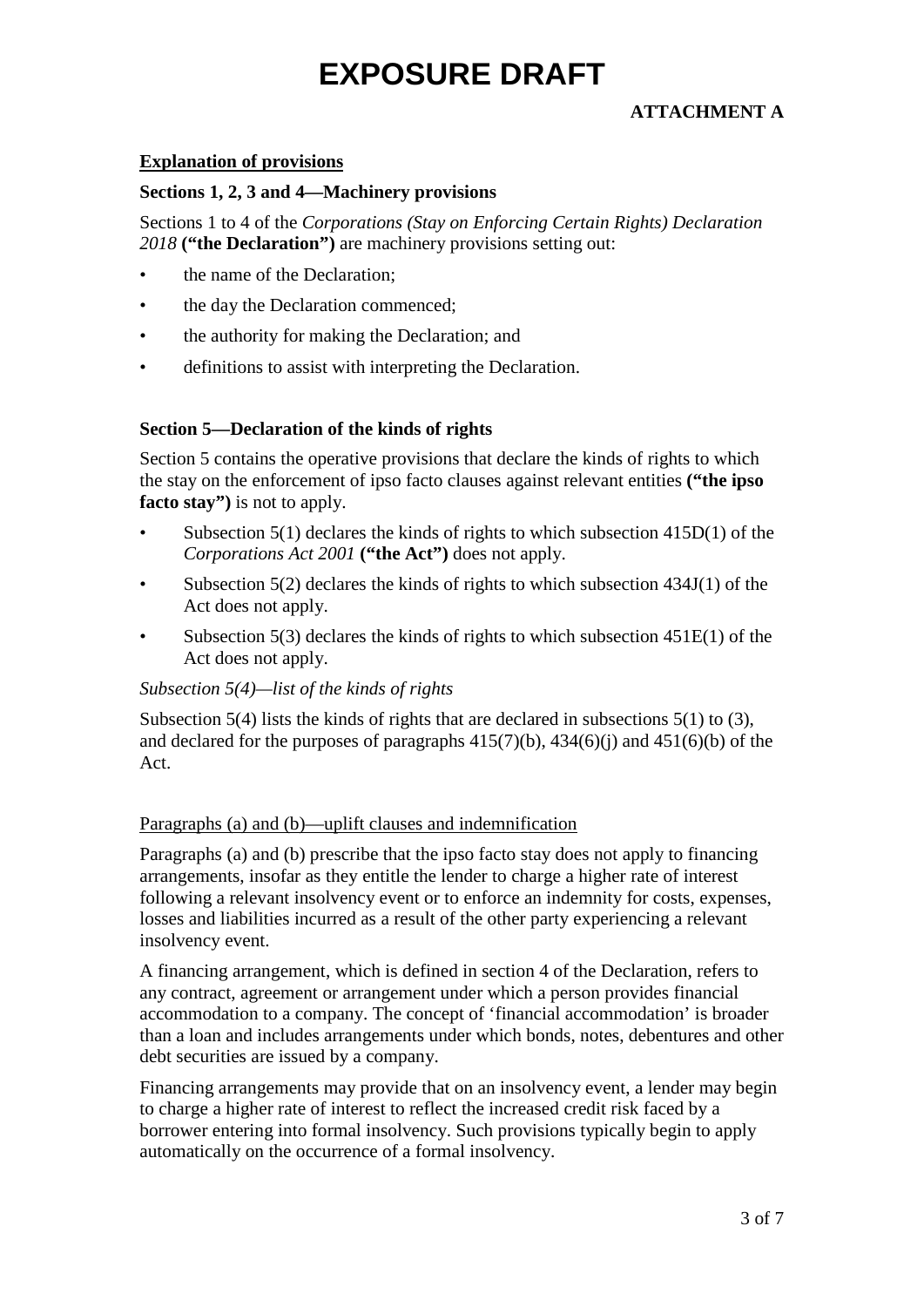### **ATTACHMENT A**

These arrangements may also include indemnities for various costs which the lender incurs as a result of the borrower experiencing an insolvency event. For instance, they may require the borrower to cover the cost of any legal advice the lender obtains on its enforcement options when the borrower becomes insolvent.

The ipso facto stay is aimed at assisting viable but financially distressed companies to continue to operate while they restructure their business, but it is not intended to prevent adjustments in the cost of credit to reflect changed risk. As such, the ipso facto stay does not apply to a lender's right to charge a higher interest rate to reflect the increased credit risk when the borrower experiences an insolvency event.

The ipso facto stay does not apply to the right of indemnity (covering, for instance, the cost of any legal advice a lender may obtain on its enforcement options when the borrower becomes insolvent) for similar reasons.

#### Paragraph (c)—termination rights in a standstill or forbearance arrangement

Paragraph (c) prescribes that the ipso facto stay does not apply to rights to act on earlier defaults suspended or reserved under standstill or forbearance type arrangements that are triggered on the occurrence of a relevant insolvency event.

Forbearance arrangements are an agreement under which a lender agrees to refrain from exercising their enforcement rights on a default event. These are an important restructuring tool and give the debtor breathing space to assess their financial position and to arrange a workout or restructure.

It is common for financiers to agree to enter into forbearance agreements on terms where the forbearance is designed to terminate if the company enters into formal insolvency. In such cases, a party will usually already be in default of its obligations in a contract and it is only the goodwill of the financier which has avoided enforcement action.

The ipso facto stay is only intended to operate to provide breathing space in formal insolvency when the insolvent party is continuing to meet their contractual obligations. In cases where a forbearance agreement is in place, the insolvent company has already failed to perform its obligations and it would be a perverse outcome to prevent a financier from enforcing rights they would earlier have been able to enforce merely because the company has entered formal insolvency.

Additionally, not excluding standstill and forbearance agreements from the operation of the ipso facto stay would be a disincentive to entering into such agreements which would potentially result in earlier enforcement activity.

#### Paragraph (d)—right to change the priority in which amounts are to be paid

Paragraph (d) prescribes that the ipso facto stay does not apply to a contract insofar as it contains a 'flip clause' (to the extent that these are not already excluded by paragraphs 5.3A50(2)(c) and (o) of the *Corporations Regulations 2001*).

Flip clauses are a feature of many structured finance arrangements and operate to change the priority or payment obligations between parties. For example, they may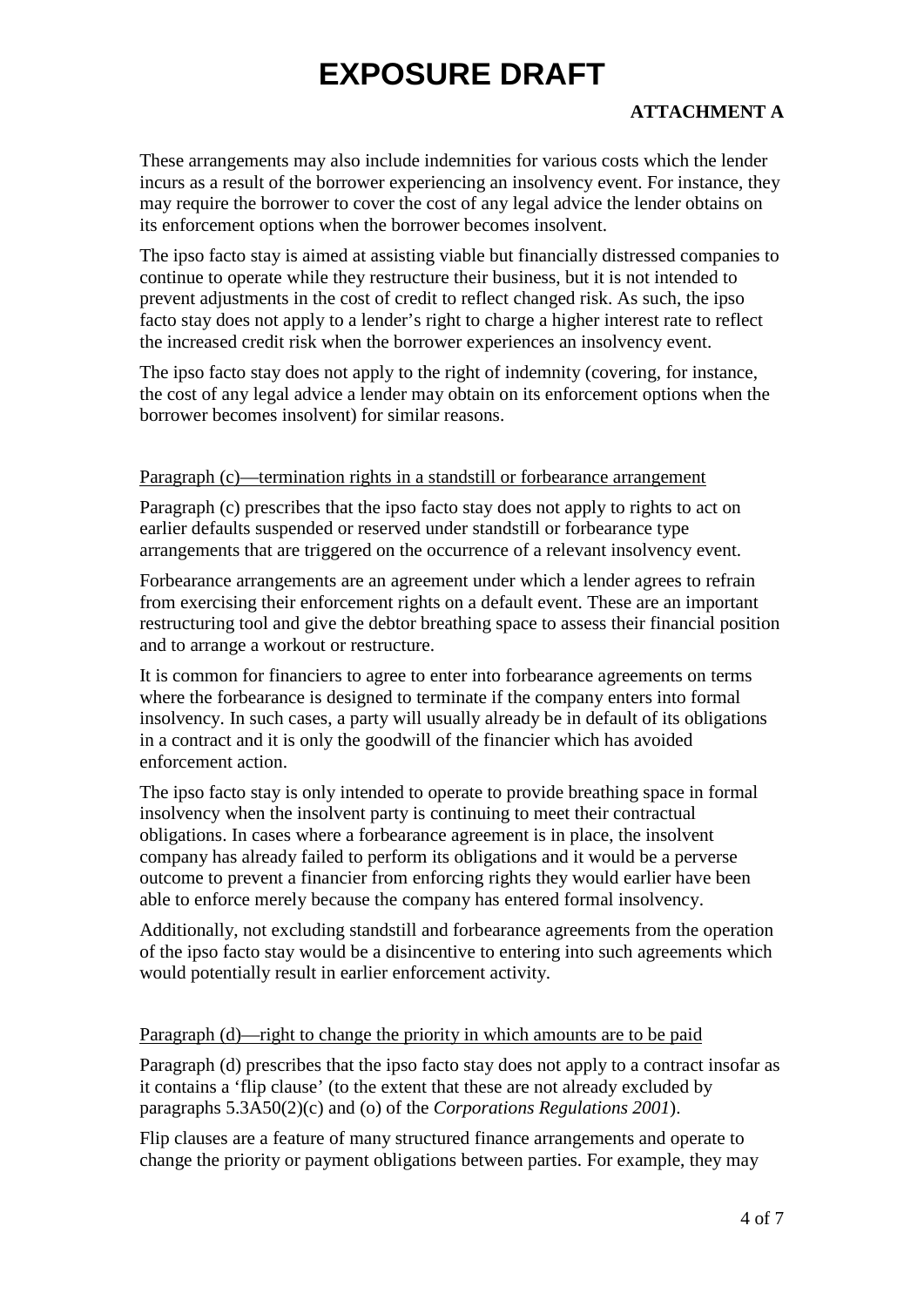### **ATTACHMENT A**

operate to 'flip' the priority of obligations between swap providers and noteholders on a default event such as a formal insolvency event.

It is not the purpose of the ipso facto stay to affect either the statutory waterfall of agreed priorities in insolvency, or any contractual arrangement between a company's creditors which may change their respective priorities. For this reason it is appropriate to exclude such arrangements from the scope of the ipso facto stay.

#### Paragraphs (e) to (g)—rights of set-off and acceleration of such rights

Paragraphs (e) to (g) prescribe that the ipso facto stay does not apply to a contract insofar as it contains a right of set-off, a right to net balances (or other amounts) or a right to take an action to enforce such rights.

Paragraphs (e) and (f) operate in relation to rights which allow the parties to set off their financial obligations against each other. There would be no benefit in applying the ipso facto stay to such rights as these arrangements have the effect of simplifying a transaction and reducing the amounts that need to be exchanged to settle it.

Paragraph (g) prescribes that the ipso facto stay does not apply to a contract insofar as it contains acceleration rights that are necessary to take the full benefit of the protected rights of set-off or net balancing.

Acceleration rights override the previously agreed maturity date of a loan (or similar agreement) where the borrower defaults and allows the lender to demand immediate repayment of all amounts owing. This exclusion preserves rights to accelerate or crystallise a debt upon a relevant insolvency event, but only to the extent that this is necessary to fully exercise a right of set-off protected by this declaration.

This exclusion will allow a party to take full advantage of its rights of set-off where not all of the debt sought to be set-off is due at the relevant time.

### Paragraph (h)—rights of assignment and novation

Paragraph (h) prescribes that rights of assignment and novation are excluded from the ipso facto stay.

Prohibiting the enforcement of rights of assignment and novation would not achieve the policy aims of the amendments made by the Amending Act, but would rather significantly disrupt debt trading markets and inhibit the operation of rollover contracts.

#### Paragraph (i)—self-executing provisions

Paragraph (i) prescribes that certain self-executing provisions are excluded from the ipso facto stay in order to provide certainty around the treatment of circulating assets in insolvency and ensure that there is no conflict between the operation of the Act and the *Personal Property Securities Act 2009*.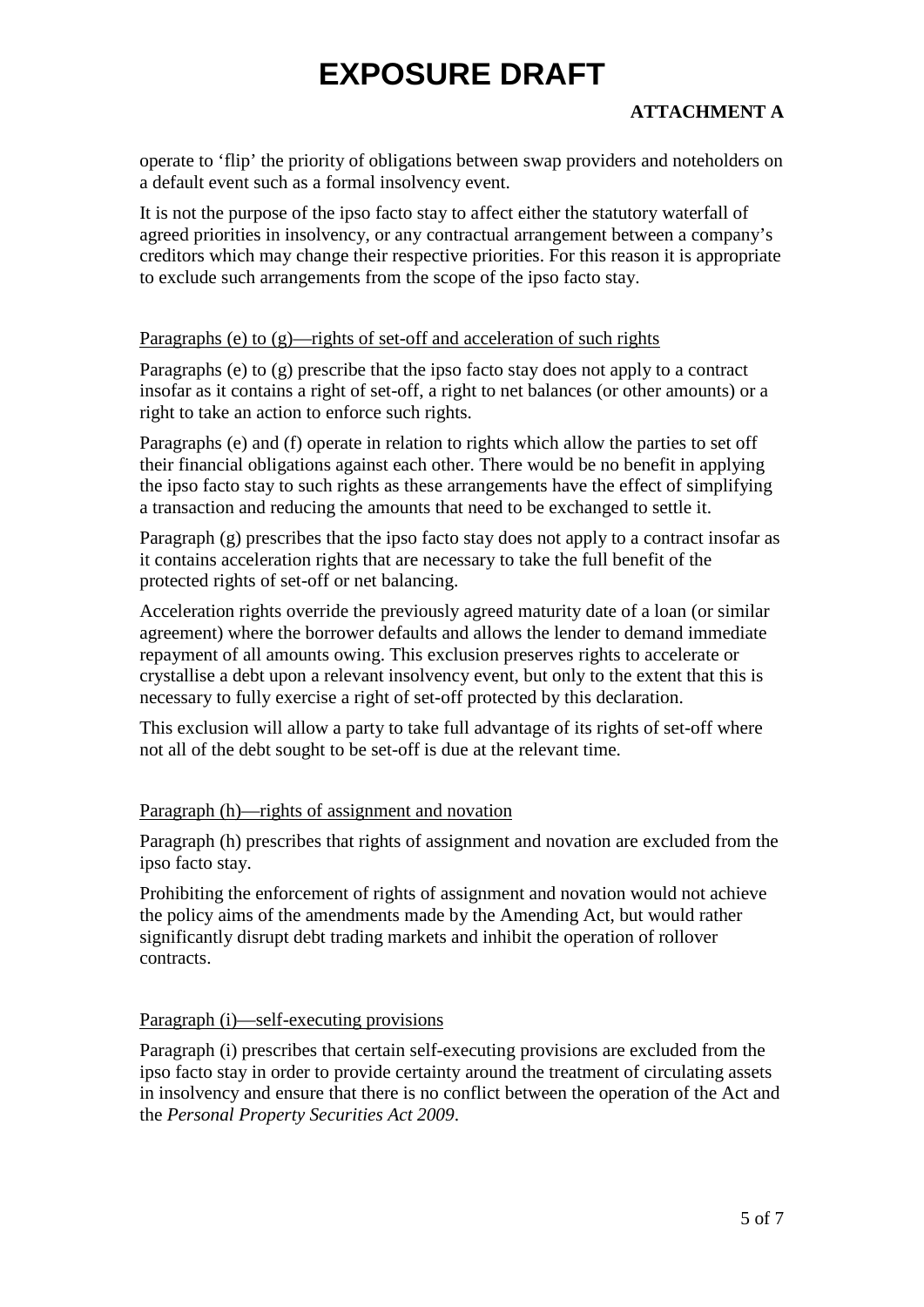### **ATTACHMENT A**

#### Paragraph (j)—step-in rights

Paragraph (j) provides that a right to perform obligations of an entity (being the body, corporation or company which would have the benefit of the ipso facto stay) under a contract, agreement or arrangement or a right to enforce a right under a contract, agreement or arrangement that would be enforceable by that entity (commonly known as step-in rights) are excluded from the ipso facto stay.

The provision refers to the entity which would have the benefit of the ipso facto stay as a 'specified person'. A 'specified person' is defined in section 4 of the Declaration and means the body, corporation or company the subject of subsection 415D(1),  $434J(1)$  or  $451E(1)$  of the Act (as applicable).

Certain contracts, for example construction contracts and long-term services contracts, will generally include provisions which allow, on the occurrence of any insolvency event in relation to one party, for another entity to 'step-in' to the shoes of that party and enforce certain rights or perform obligations of that party.

The contracting parties have negotiated these arrangements which are designed to keep the contract on foot where it might otherwise be terminated. These negotiated agreements as to the rights in insolvency should not be disturbed, as they support the overarching policy objectives of allowing the business to continue and/or maintaining value for the insolvent or restructuring entity.

#### **Section 6—Declaration of the kinds of rights in specified circumstances**

Section 6 contains the operative provisions that declare the kinds of rights to which the ipso facto stay is not to apply in specified circumstances.

Subsections  $6(1)$  to (3) provide that, for the purposes of paragraphs  $415D(7)(c)$ ,  $434J(6)(c)$ , and  $451E(6)(c)$ , a right to appoint a controller is a kind of right to which subsections 415D(1), 434J(1) and 451E(1) of the Act respectively do not apply in specified circumstances.

The specified circumstances are listed in subsection 6(4) and are required to be satisfied before the right to appoint a controller is excluded from the ipso facto stay.

First, for a right to appoint a controller to be excluded from the ipso facto stay, the person who enforces the right must have a security interest in the property of the specified person. For example, a creditor must have a security interest in the property of the company the creditor is looking to enforce the right to appoint a controller against (paragraph  $6(4)(a)$ ).

Second, a controller must have been appointed in relation to property of the specified person, or the right to appoint a controller to the property of the specified person has been enforced (paragraph 6(4)(b)).

A specified person is defined in section 4 of the Declaration and means the body, corporation or company the subject of subsection 415D(1), 434J(1) or 451E(1) of the Act (as applicable).

A controller is defined in section 9 of the Act and means, in relation to property of a corporation, a receiver, or receiver and manager, of that property, or anyone else who